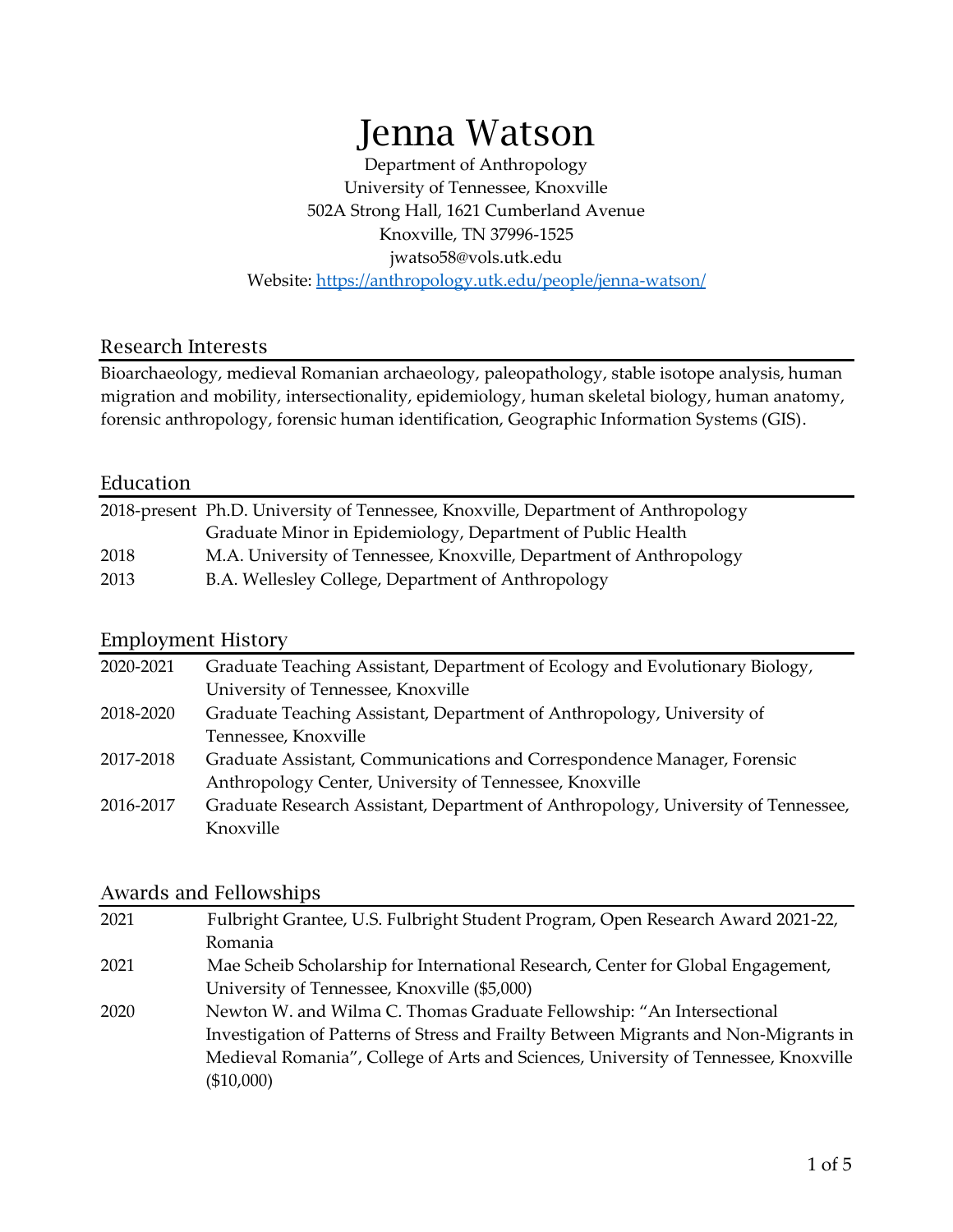| 2019 | The William M. Bass Endowment, Dept. of Anthropology, University of Tennessee,   |
|------|----------------------------------------------------------------------------------|
|      | Knoxville (\$500)                                                                |
| 2019 | Graduate Student Senate Travel Award, University of Tennessee, Knoxville (\$600) |
| 2018 | Graduate Student Senate Travel Award, University of Tennessee, Knoxville (\$400) |
| 2014 | The President's Volunteer Service Award, Corporation for National and Community  |
|      | Service                                                                          |
| 2014 | The Congressional Award for Community Service, United States Congress            |
| 2014 | Certificate of National Service, Corporation for National and Community Service, |
|      | Federal Emergency Management Agency (FEMA)                                       |
| 2014 | Certificate of Appreciation, Grants Management Division, Federal Emergency       |
|      | Management Agency (FEMA) Region 6                                                |

#### Peer-Reviewed Publications

| 2021 | <b>Watson, J. Geographic Information Systems (GIS) as a Tool for Positive Identification</b>                                                                          |
|------|-----------------------------------------------------------------------------------------------------------------------------------------------------------------------|
|      | form Frontal Sinus Radiographs. Forensic Anthropology (Early View).                                                                                                   |
| 2019 | Turingan, R.S., Brown, J., Kaplun, L., Smith, J., Watson, J., Boyd, D.A., Steadman, D.,<br>and Selden, R.F. Identification of Human Remains Using Rapid DNA Analysis. |
|      | International Journal of Legal Medicine. 134(3):863-872. https://doi.org/10.1007/s00414-<br>$019 - 02186 - y$                                                         |
| 2016 | Constantinescu, M., Watson, J., Crist, T.A., Short Anthropological Report on the                                                                                      |
|      | Bronze Age Cemetery from Hăpria. Studii de Preistorie (13):175-186                                                                                                    |

## Conference Presentations

| 2020 | Watson, J.M.S., Figura, B.J. Fracture Patterns Associated with an Airplane Propeller<br>Strike: A Case from the West Tennessee Regional Forensic Center (Poster). Proceedings<br>of the American Academy of Forensic Sciences, 72 <sup>nd</sup> Annual Meeting, Anaheim, CA. pg.<br>93 |
|------|----------------------------------------------------------------------------------------------------------------------------------------------------------------------------------------------------------------------------------------------------------------------------------------|
| 2019 | <b>Watson, J.M.</b> Positive Identification via Frontal Sinus Morphology: A Geographic<br>Information Systems (GIS) Approach (Poster). Proceedings of the American Academy<br>of Forensic Sciences, 71 <sup>st</sup> Annual Meeting, Baltimore, MD. pg. 104                            |
| 2013 | Watson, J.M., Constantinescu, M., Crist, T. The Bronze Age Cemetery from Hăpria,<br>Romania (Poster). Proceedings of the American Association of Physical<br>Anthropologists, 82 <sup>nd</sup> Annual Meeting, Knoxville, TN, pg. 286                                                  |

### Research and Field Experience

|      | 2016-present Forensic Anthropology Center, Body Donation Program, University of Tennessee, |
|------|--------------------------------------------------------------------------------------------|
|      | Knoxville                                                                                  |
| 2020 | Field Assistant, Outdoor Recovery Course, Forensic Anthropology Center                     |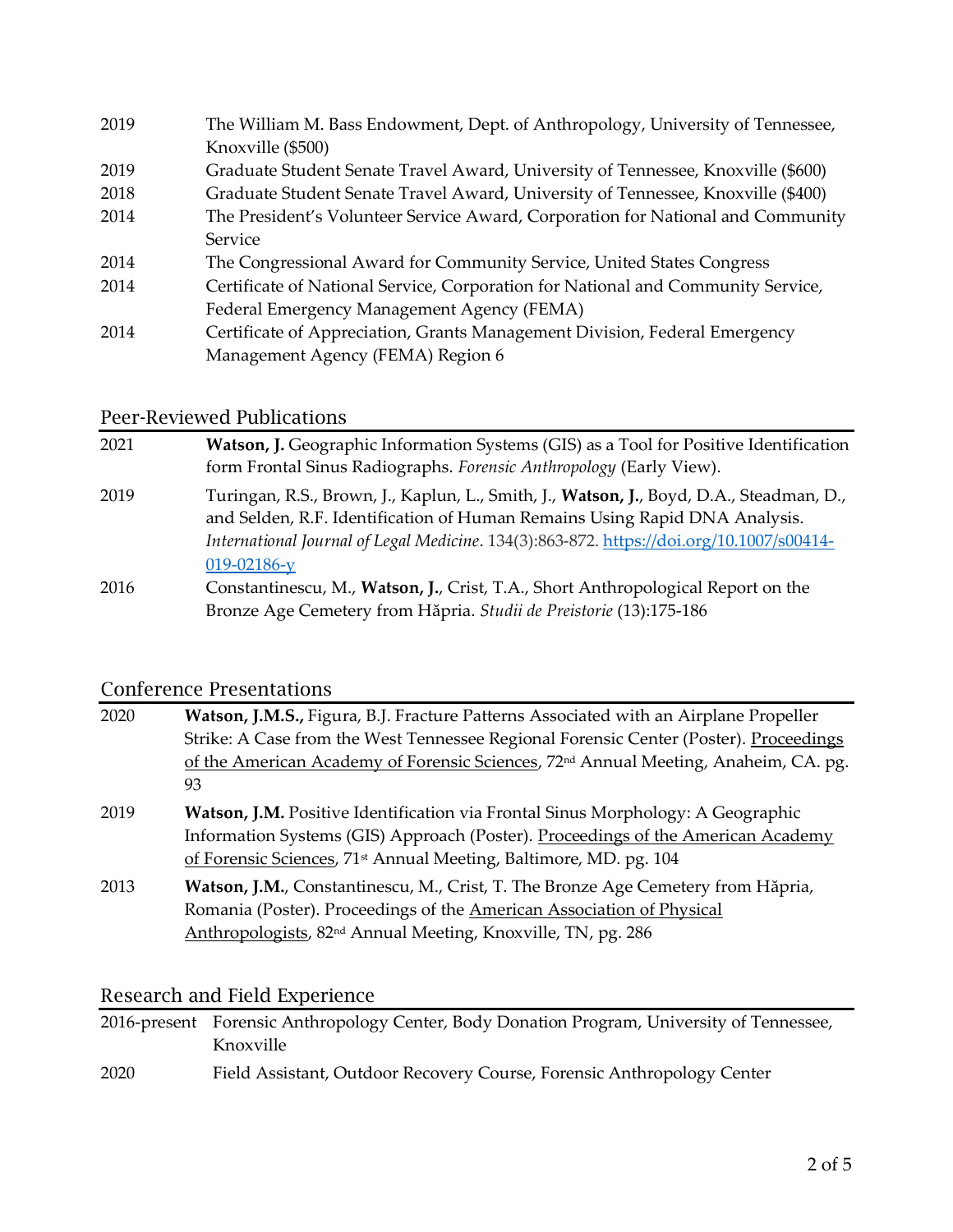| 2019-2021 | Field Crew Member, FBI Fly Team Field Methods Course, Forensic Anthropology<br>Center                                                                                                                                                                     |
|-----------|-----------------------------------------------------------------------------------------------------------------------------------------------------------------------------------------------------------------------------------------------------------|
| 2019      | Internship, Forensic Anthropology, West Tennessee Regional Forensic Center,<br>Memphis, TN                                                                                                                                                                |
| 2017-2019 | Graduate Research Assistant, National Institute of Justice Grant Award #2016-DN-<br>BX-0177 "Implications of Three-Dimensional Laser Scanned Images for the Criminal<br>Justice System", Forensic Anthropology Center, University of Tennessee, Knoxville |
| 2017-2018 | Archaeological Research Laboratory, Department of Anthropology, University of<br>Tennessee, Knoxville                                                                                                                                                     |
| 2017      | Research Assistant, ANDE Corporation/Forensic Anthropology Center, Post-<br>Mortem Rapid DNA, University of Tennessee, Knoxville                                                                                                                          |
| 2017      | Research Assistant, National Institute of Justice Grant "Post-Mortem Interval<br>Microbial Clock Project", Forensic Anthropology Center/Department of Animal<br>Sciences, Colorado State University                                                       |
| 2017      | Field Assistant, NCIS Outdoor Recovery Course, Forensic Anthropology Center                                                                                                                                                                               |
| 2017      | Field Assistant, FBI Evidence Response Team Field Recovery Course, Forensic<br>Anthropology Center                                                                                                                                                        |
| 2016-2017 | Graduate Research Assistant, Mass Graves Remote Sensing Project, Department of<br>Anthropology, University of Tennessee, Knoxville                                                                                                                        |
| 2013      | Public Archaeology Field School, Fort Vancouver National Historic Site, Vancouver,<br><b>WA</b>                                                                                                                                                           |
| 2012      | Independent Study, Wellesley College Skeletal Teaching Collection, Department of<br>Anthropology, Wellesley College                                                                                                                                       |
|           | <b>International Research and Field Experience</b>                                                                                                                                                                                                        |
| 2019      | Pre-dissertation fieldwork, The Francisc I. Rainer Institute of Anthropology,                                                                                                                                                                             |
|           | Bucharest, Romania                                                                                                                                                                                                                                        |
| 2012      | Undergraduate Researcher, Francisc I. Rainer Institute of Anthropology, Bucharest,<br>Romania                                                                                                                                                             |

2012 Forensic Anthropology/Bioarchaeology Field School (Albania and Romania), Utica College

#### Teaching Experience

**Teaching Assistant** | University of Tennessee, Knoxville Human Osteology, ANTH 480 (Summer 2021) Human Anatomy, ANTH/EEB 240 (Fall 2020, Spring 2021) Introduction to Human Origins, ANTH 110 (Fall 2018, Spring 2019, Fall 2019, Spring 2020)

**Teaching Assistant** | Wellesley College

Introduction to Forensic Anthropology, ANTH 209 (Fall 2013)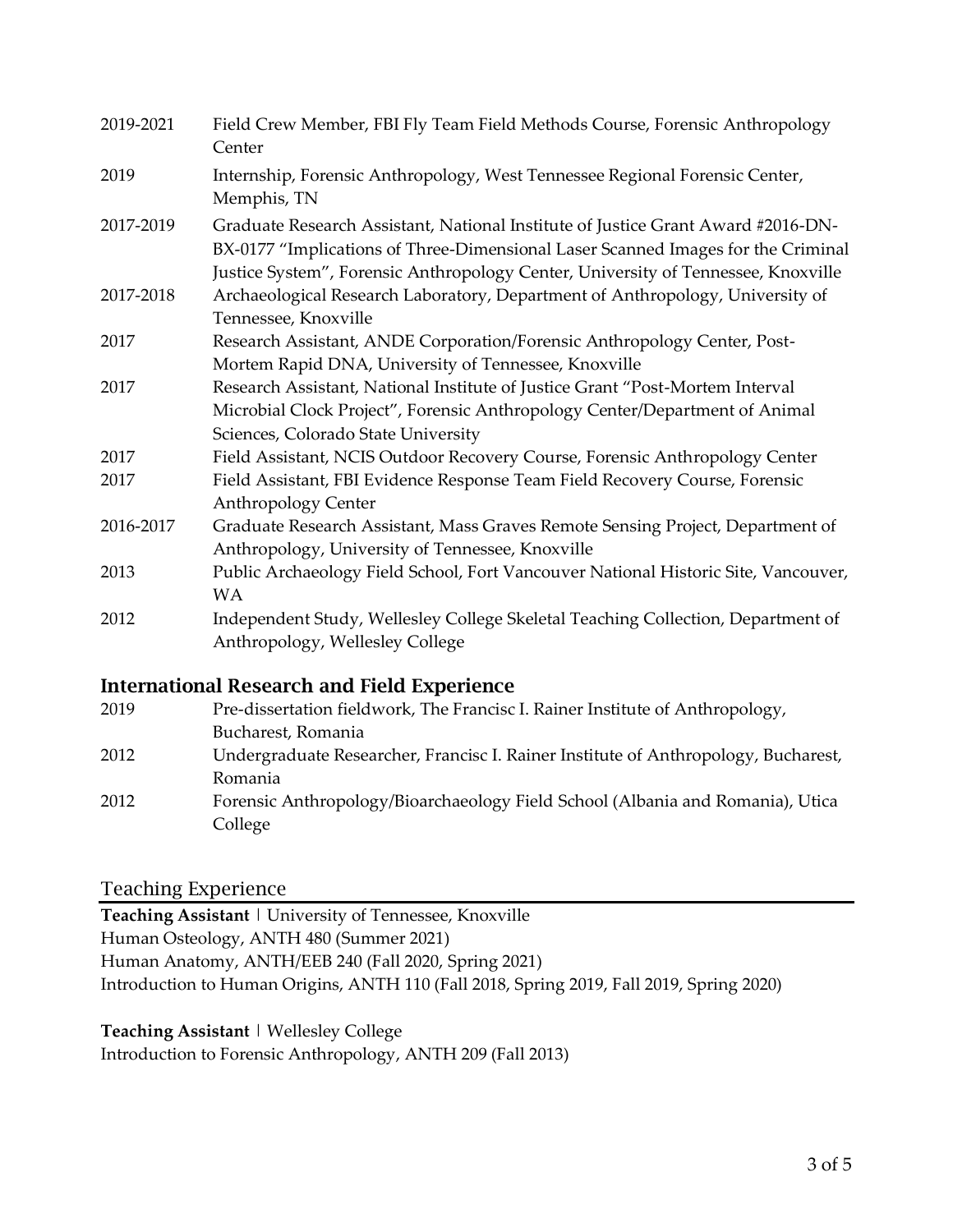**Instructor – Non-Credit Courses** | University of Tennessee, Knoxville Forensic Anthropology: The Biological Profile, Co-Instructor (Fall 2019)

**Short Course Team Leader** | Forensic Anthropology Center, University of Tennessee, Knoxville

- 2019-21 FBI Fly Team Field Methods Training
- 2021 Outdoor Recovery Short Course

**Short Course Lecturer** | Forensic Anthropology Center, University of Tennessee, Knoxville 2019 "Basics of Skeletal Pathology", Methods in Forensic Anthropology Short Course

**Short Course Lab Instructor** | Forensic Anthropology Center, University of Tennessee, Knoxville

- 2019 Methods in Forensic Anthropology Short Course (1 week)
- 2017 Introduction to Human Identification Short Course (1 week)

#### **Guest Lectures**

2017 Introduction to Forensic Anthropology, Eagle River High School (Virtual)

#### Organizational Experience

| 2014-2016 | Executive Assistant and Office Manager, Physicians for Human Rights (PHR), New |
|-----------|--------------------------------------------------------------------------------|
|           | York, NY                                                                       |
| 2013-2014 | Corps Member, AmeriCorps National Civilian Community Corps – FEMA Corps,       |
|           | Vinton. IA                                                                     |

#### Educational Outreach

| 2021 | Outreach Talk, "Take Me to Work: Forensic Anthropology", Exploring Science,                    |
|------|------------------------------------------------------------------------------------------------|
|      | Technology, Engineering, Earth Science, and Mathematics (ESTEEM) Career                        |
|      | Outreach Event                                                                                 |
|      | 2017-present Public Outreach, Forensic Anthropology Center, University of Tennessee, Knoxville |

#### Service Activities

| 2016-present Member, Anthropology Graduate Student Association, University of Tennessee, |                                                                              |
|------------------------------------------------------------------------------------------|------------------------------------------------------------------------------|
|                                                                                          | Knoxville                                                                    |
| 2019-2020                                                                                | Communications and Publicity Committee Member, Disasters, Displacements, and |
|                                                                                          | Human Rights (DDHR) Conference, Dept. of Anthropology, University of         |
|                                                                                          | Tennessee, Knoxville                                                         |
| 2018-2020                                                                                | Biological Anthropology Representative, Anthropology Graduate Student        |
|                                                                                          | Association, University of Tennessee, Knoxville                              |
| 2017-2018                                                                                | Program Planning Committee Member, Disasters, Displacements, and Human       |
|                                                                                          | Rights (DDHR) Conference, Dept. of Anthropology, University of Tennessee,    |
|                                                                                          | Knoxville                                                                    |